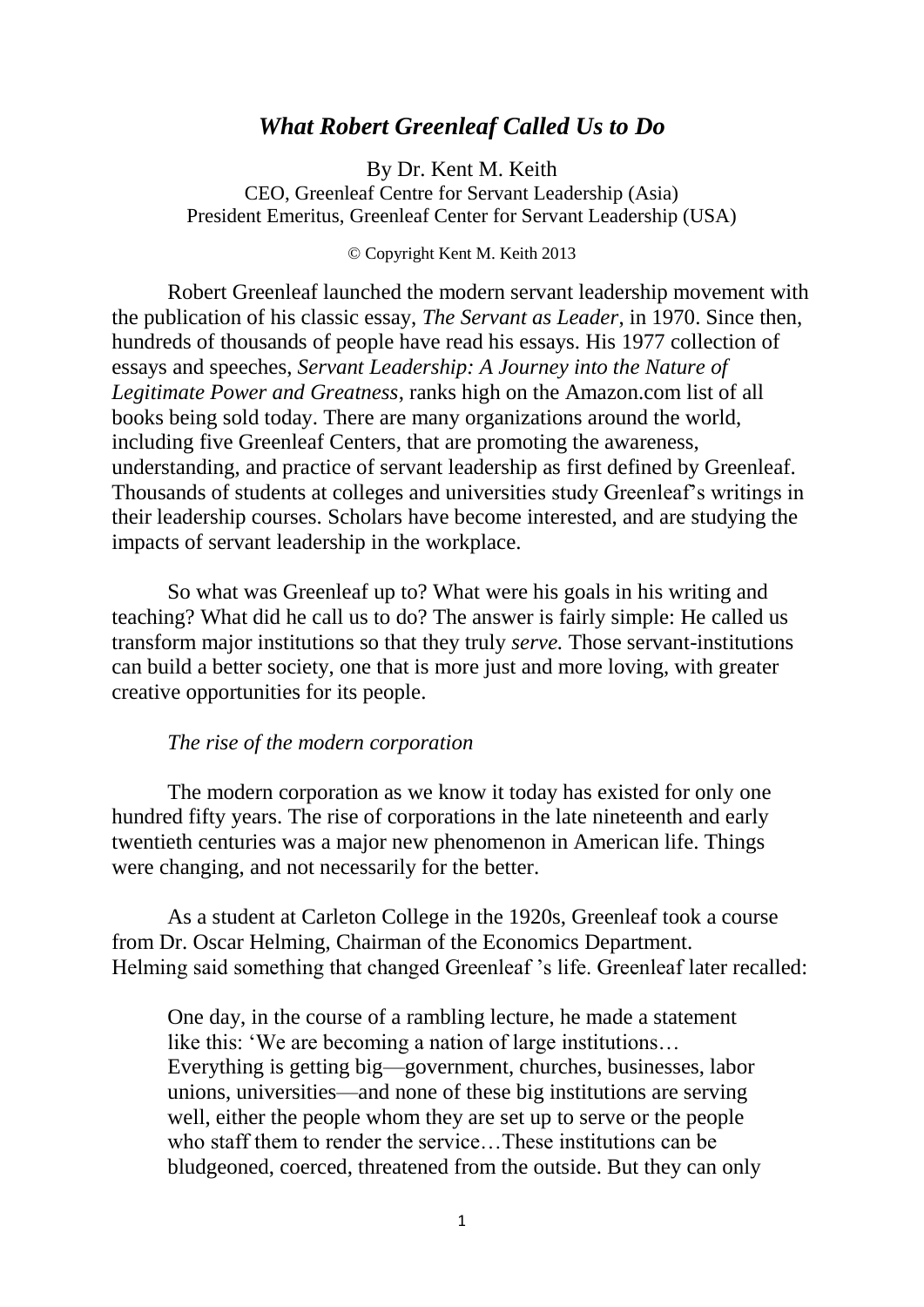be changed from the inside by somebody who knows how to do it *and who wants to do it*. Some of you folks ought to make your careers inside these institutions and become the ones who respond to the idea that they could do better.<sup>1</sup>

Greenleaf decided to take Dr. Helming's advice. "The major focus of my adult life," he wrote years later, "may best be described as *a student of organization, how things get done*—particularly in large institutions."<sup>2</sup>

In 1926 Greenleaf joined AT&T. In terms of achieving change within a large institution, it was an excellent choice. During the thirty-eight years that Greenleaf worked for the company, it was either the largest or one of the largest corporations in the world, with more than a million employees. Greenleaf became involved in teaching and training, and eventually became the Director of Management Research for the company. In that role, he created programs to help senior company officials become better people and better leaders.

## *Greenleaf's credo*

Greenleaf understood the historical shift toward large institutions and the resulting challenges for society. The opening paragraph of his essay, *The Institution as Servant,* is often referred to as his "credo" because it succinctly stated Greenleaf's understanding of the problem and his recommended solution. He wrote:

This is my thesis: caring for persons, the more able and the less able serving each other, is the rock upon which a good society is built. Whereas, until recently, caring was largely person to person, now most of it is mediated through institutions—often large, complex, powerful, impersonal; not always competent; sometimes corrupt. If a better society is to be built, one that is more just and more loving, one that provides greater creative opportunity for its people, then the most open course is to *raise both the capacity to serve and the very performance as servant* of existing major institutions by new regenerative forces operating within them.<sup>3</sup>

He continued by saying: "Unless the quality of large institutions can be raised, not much can be done to improve the total society."<sup>4</sup>

The goal, then, is to raise the capacity to serve and the performance as servant of existing major institutions. That can be accomplished by new regenerative forces operating within them. Who or what would those new regenerative forces be?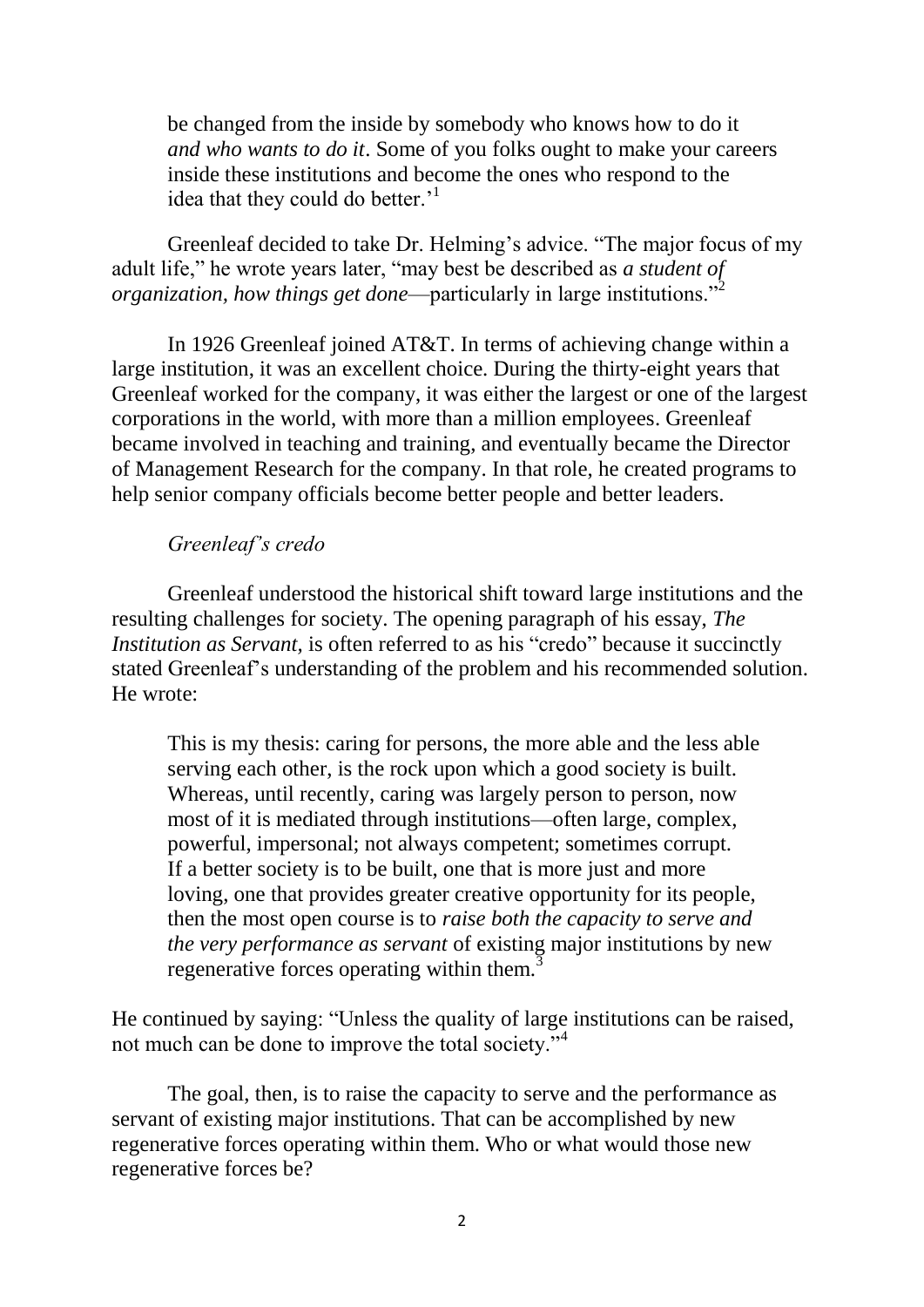Greenleaf said that the new regenerative forces operating within major institutions could be initiated by servant-leaders. He was especially interested in the impact that servant-leaders could have as board members.

### *Greenleaf's major works*

Greenleaf's major works on servant leadership were *The Servant as Leader*, an essay first published in 1970 and then revised and republished in 1973; *The Institution as Servant*, an essay published in 1972; *Trustees as Servants*, an essay published in 1974; and *Teacher as Servant*, a book-length parable published in 1979. Then in 1980, ten years after he started writing about servant leadership, he published another essay, *Servant: Retrospect and Prospect.* These five works unfold in a logical way.

Greenleaf began with the need for servant-leaders. In his first essay, *The Servant as Leader*, he defined the servant-leader, provided the best test of servant leadership, and described the characteristics of servant-leaders. He told the story of Leo from Herman Hesse's book, *Journey to the East,* and called us to serve and lead.

Greenleaf also told the stories of three historical figures who changed the worlds in which they lived. John Woolman, an American Quaker, used gentle persuasion to convince Quakers to give up their slaves in eighteenth century America. Thomas Jefferson turned down leadership opportunities during the American Revolutionary War in order to return to his home state and write statutes that were enacted and shaped the future of Virginia as well as the new nation. Nikolai Frederik Severin Grundtvig was a Danish theologian and poet who championed Danish Folk High Schools that transformed his country during the nineteenth century. Each in his own way was a servant-leader, building a better society.

In his second essay, *The Institution as Servant*, Greenleaf wrote that "not much will change until the *builders of institutions,* those who have competence and strength, begin to move."<sup>5</sup> He introduced the important role of board members in leading the institution toward distinction as servant. He discussed organizational structures, and argued for a team or "council of equals" instead of a single chief at the top of the organizational pyramid. He described the difference between conceptual and operating talent, and discussed the challenges of large businesses, universities, and growing edge churches.

Greenleaf mentioned boards in *The Servant as Leader*, expanded his discussion of their importance in *The Institution as Servant,* and then devoted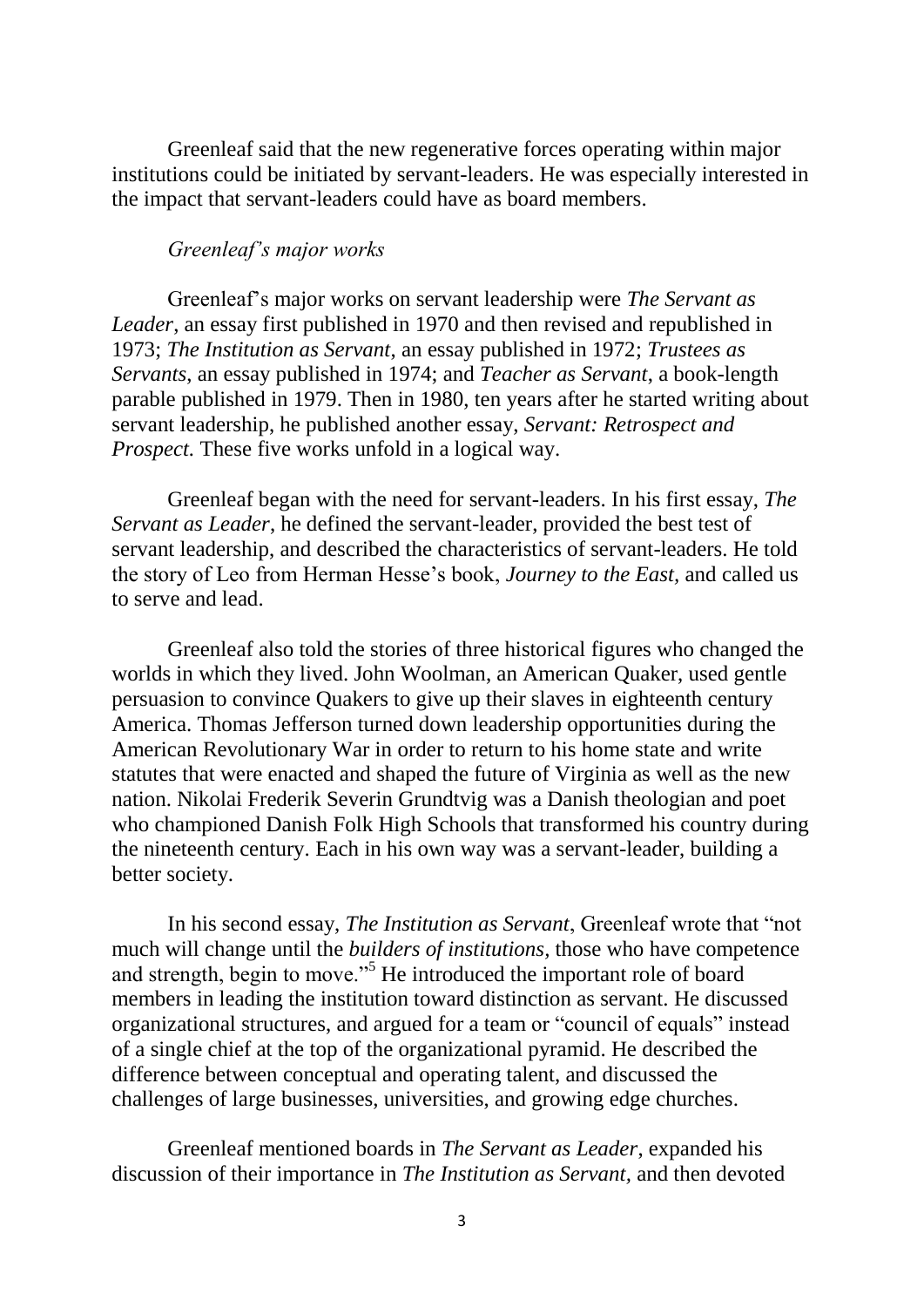his third essay entirely to their role. Why? Because Greenleaf believed that board members could be the prime movers in institutional regeneration. In his own lifetime, he had seen three great American institutions become exceptional servants, and then decline when board leadership declined. He knew that board members could, and did, make a difference in the performance of their organizations.

Another way to understand Greenleaf's focus on boards would be to ask: Where is there the most leverage for transforming our institutions so that they will truly serve? As a matter of law, that leverage is at the board level. Boards are legally responsible for their organizations. All authority for the management of the institution is in their hands. Board members (Greenleaf called them "trustees") should therefore truly lead and add value to the organization.

In *Trustees as Servants*, Greenleaf noted that corporations are created by the government for the public good, so board members hold the charter of public trust for the institution. He described the respective functions of the board and the administration, and argued that board judgments are not lay judgments. While being committed to the organization, board members have the benefit of a degree of detachment from day-to-day operations. They have their own backgrounds, expertise, and sources of information. They can hold the institution's vision and ultimate purpose in sharp focus, even in trying times. Greenleaf urged trustees to be pro-active in helping their organizations become servant-institutions that care about everyone the organization touches.

#### *Preparing and nurturing servant-leaders*

But where are servant-leaders going to come from? After retiring from AT&T in 1964, Greenleaf spent a lot of time on college and university campuses, teaching and serving as a consultant. In his essay, *The Leadership Crisis*, which he published in 1978, Greenleaf expressed his disappointment in how little was being done at universities to prepare students to serve and lead. He argued that there was no precedent for the leadership crisis, because the dominance of major institutions was a new phenomenon. He was concerned that colleges and universities were not preparing young people to lead these new institutions.

Greenleaf concluded that the best hope for the preparation of young leaders at universities would come from individual faculty members who would devote themselves to that purpose. He described such a faculty member in his fourth work on servant leadership, a parable that he titled *Teacher as Servant*, published in 1979. It is not about classroom teaching, but about a residence on campus for students who are committed to serving others. The residence was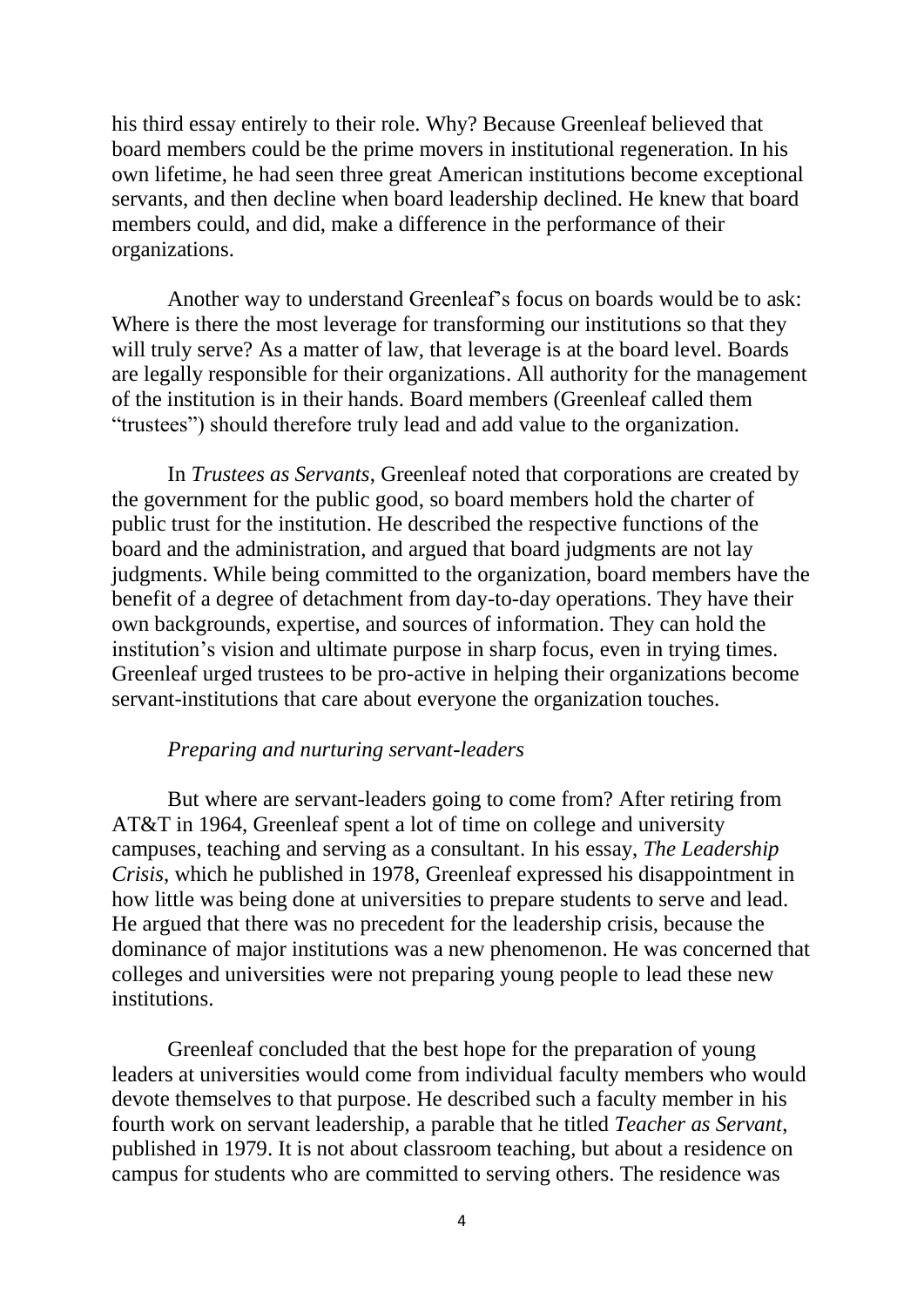called Jefferson House. The students at Jefferson House initiated service projects, undertook internships, and discussed the messages of visiting speakers. In addition to describing Jefferson House, the parable addressed issues of organizational leadership and the role of trustees in the governance of the university.

In addition to universities, Greenleaf hoped that churches would become a nurturing force, because "the dynamics of leadership—the vision, the values, and the staying power—are essentially religious concerns." <sup>6</sup> He saw the potential for churches to "build leadership strength in those persons who have the opportunity to lead in other institutions, and give them constant support." University faculty and churches, then, could mentor and nurture the servantleaders that are so badly needed to lead our institutions.

In *Servant: Retrospect and Prospect*, Greenleaf looked back on the ten years since his first essay was published. He reaffirmed the key role of trustees. He wrote:

I have come to believe that a serious lack of vision is a malady of almost epidemic proportions among the whole gamut of institutions that I know quite intimately—churches, schools, businesses, philanthropies…If there is to be a constant infusion of vision that all viable institutions need, whatever their missions, the most likely source of those visions is their trustees who are involved enough to know, yet detached enough from managerial concern, that their imaginations are relatively unimpaired.<sup>8</sup>

Greenleaf believed that "we have not yet come to grips with the *institutional revolution* that came hard on the heels of the industrial revolution, and that we confront a worldwide crisis of institutional leadership."<sup>9</sup> He was hopeful that servant-leaders would be developed and would transform their institutions, as described in his parable, *Teacher as Servant*. He wrote:

This is an interesting thesis…(1) We know how to increase the proportion of young people who, at maturity, are disposed to be servants; and (2) we know how to transform contemporary institutions so that they will be substantially more serving to all who are touched by them. What is needed, this thesis holds, is a vision that will lift the sights of those who know and release their will to act constructively.<sup>10</sup>

As for developing servant-leaders, he argued that preparing them should start no later than secondary school—earlier if possible. Young people need to learn how to stand against the corrupting influences of power and competition and succeed by putting people first. As for transforming institutions, he saw a